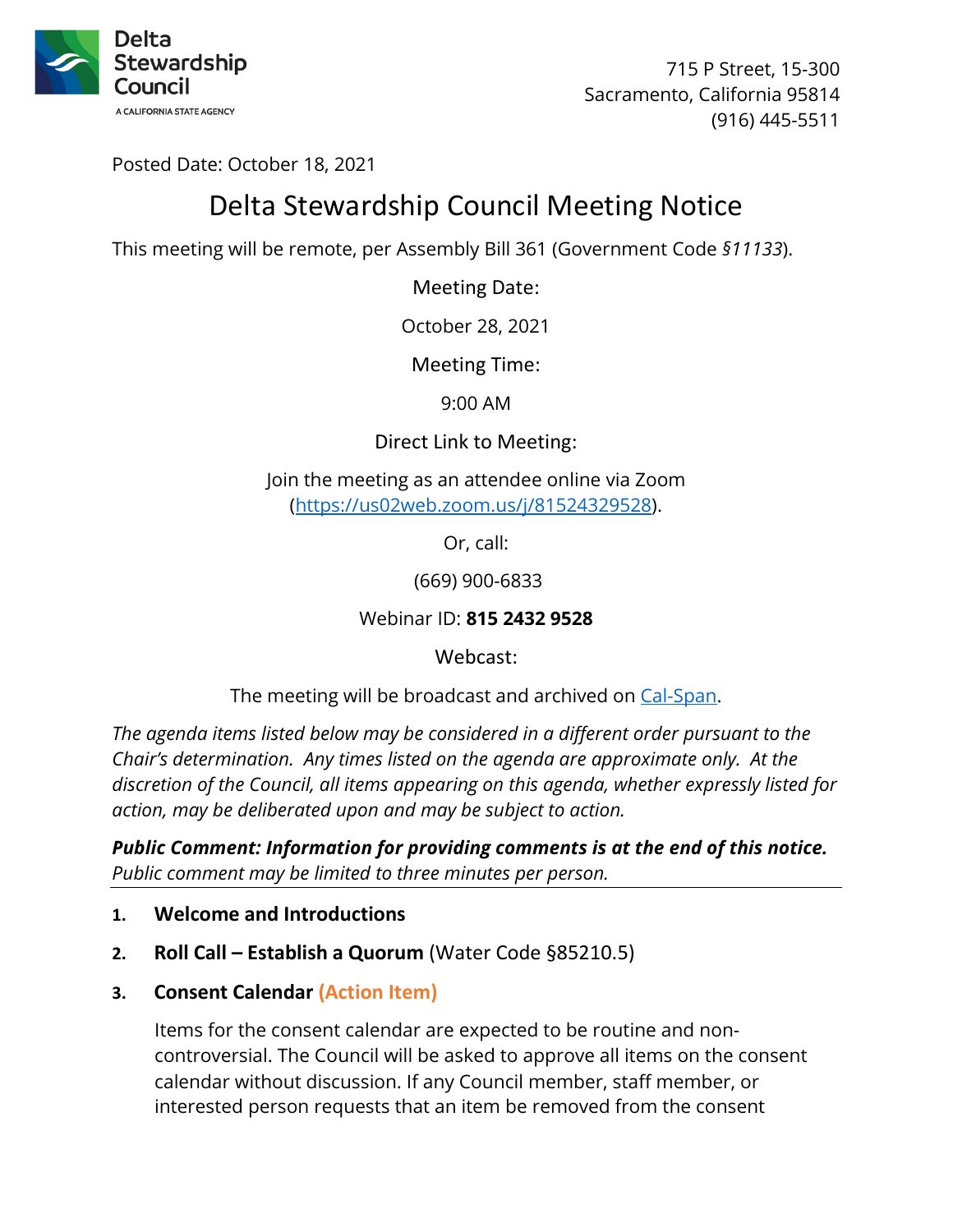calendar, it will be removed. Removed items may be taken up either immediately after the consent agenda or placed later in the agenda at the Chair's discretion.

# **a) Adoption of September 23, 2021 Meeting Summary**

# **4. Chair's Report (Information Item)**

#### **5. Public Comment**

The public may comment on any topic not listed on the agenda.

### **6. Executive Officer's Report**

The Executive Officer will provide an update on the Council's activities and provide the Council with outgoing correspondence, the Outreach Highlights Report, the Active Projects List, Quarterly Contract Update, and other relevant documents.

# **a) Legal Update (Information Item)**

# **b) Legislative Update (Action Item)**

The Council may discuss current legislation that could affect the Council and/or implementation of the Delta Plan and may take action to express support, opposition, or seek to amend any of the bills listed in the monthly legislative report.

### **7. Lead Scientist's Report (Information Item)**

Delta Lead Scientist Dr. Laurel Larsen will update the Council on Delta Science Program activities. The Lead Scientist Report provides the Council with unbiased advice on matters of scientific importance in the Delta. In addition, the monthly report offers an opportunity for discussion of relevant advances in science impacting the Delta and highlights Delta Science Program activities.

# **8. Department of Water Resources' 2021 Emergency Drought Salinity Barrier in the Delta (Information Item)**

The Council will receive an update from Department of Water Resources staff on the emergency drought salinity barrier constructed across the False River in the Central Delta to address salinity intrusion resulting from the current drought.